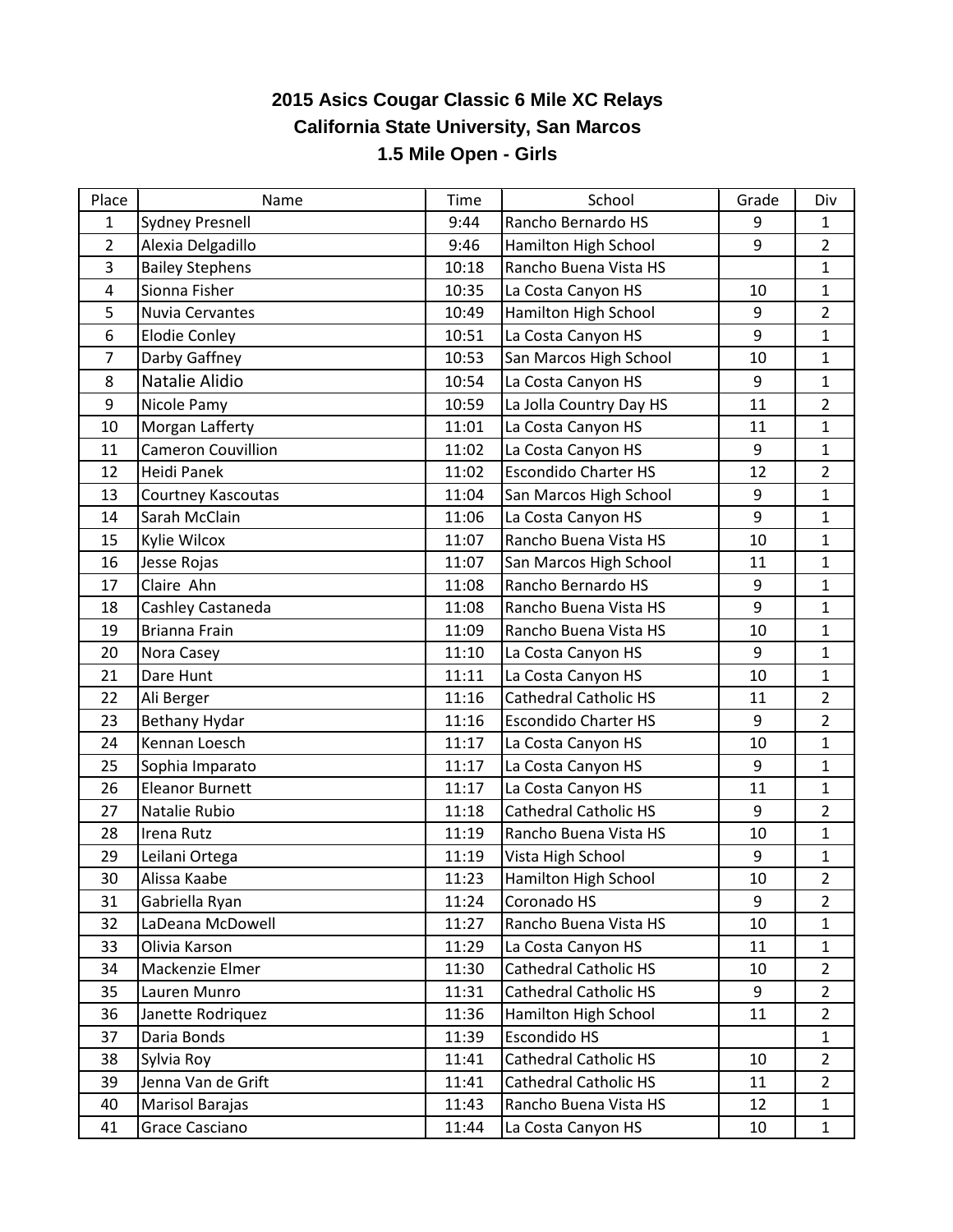| 42 | Megan Leigh           | 11:46 | La Costa Canyon HS           | 12               | 1              |
|----|-----------------------|-------|------------------------------|------------------|----------------|
| 43 | Ines Robo             | 11:48 | La Jolla High School         |                  | $\overline{2}$ |
| 44 | Montanna Kirven       | 11:52 | <b>Cathedral Catholic HS</b> | 11               | $\overline{2}$ |
| 45 | Kali Schiefer         | 11:52 | La Costa Canyon HS           | 11               | $\mathbf{1}$   |
| 46 | Maya Zoldan           | 11:54 | La Costa Canyon HS           | 9                | $\mathbf{1}$   |
| 47 | <b>Jade Snelling</b>  | 11:58 | Rancho Bernardo HS           | 10               | $\mathbf{1}$   |
| 48 | Jade Baker            | 12:01 | Serra High School            | 10               | $\overline{2}$ |
| 49 | <b>Briee Galigan</b>  | 12:02 | <b>Mission Hills HS</b>      | 9                | $\mathbf{1}$   |
| 50 | Natalie English       | 12:07 | Serra High School            | 10               | $\overline{2}$ |
| 51 | Keila Ditto           | 12:07 | Rancho Bernardo HS           |                  | $\mathbf{1}$   |
| 52 | Ashley Odom           | 12:07 | San Marcos High School       | 9                | $\mathbf{1}$   |
| 53 | Anai Rios             | 12:09 | Oceanside HS                 | 12               | $\mathbf{1}$   |
| 54 | Jane Zegarra          | 12:09 | <b>Cathedral Catholic HS</b> | 9                | $\overline{2}$ |
| 55 | Jessenia Sierra       | 12:15 | Rancho Buena Vista HS        | 11               | $\mathbf{1}$   |
| 56 | Madeline Espinoza     | 12:15 | <b>Cathedral Catholic HS</b> | 9                | $\overline{2}$ |
| 57 | Chloe Brockbank       | 12:18 | Rancho Bernardo HS           | 9                | $\mathbf{1}$   |
| 58 | <b>Taylor Evans</b>   | 12:20 | La Costa Canyon HS           | 9                | $\mathbf{1}$   |
| 59 | Kendall Defelippi     | 12:21 | <b>Cathedral Catholic HS</b> | 10               | $\overline{2}$ |
| 60 | Lizeth Gomez          | 12:24 | Rancho Buena Vista HS        | 11               | $\mathbf{1}$   |
| 61 | Kat Hammock           | 12:24 | La Costa Canyon HS           | 9                | $\mathbf{1}$   |
| 62 | Sophie Ross           | 12:25 | San Marcos High School       | 9                | $\mathbf{1}$   |
| 63 | Sophia Capurso        | 12:25 | La Costa Canyon HS           | 9                | $\mathbf{1}$   |
| 64 | <b>Gabby Burns</b>    | 12:26 | <b>Cathedral Catholic HS</b> | 12               | $\overline{2}$ |
| 65 | <b>Gaby Courtney</b>  | 12:32 | La Costa Canyon HS           | 11               | $\mathbf{1}$   |
| 66 | <b>Audrey Uhler</b>   | 12:33 | La Costa Canyon HS           | 10               | $\mathbf{1}$   |
| 67 | Daniela Hernandez     | 12:35 | Rancho Buena Vista HS        | 9                | $\mathbf{1}$   |
| 68 | Samantha Luna         | 12:36 | Oceanside HS                 | 11               | $\mathbf{1}$   |
| 69 | Jeanette Camino       | 12:36 | Escondido HS                 | 9                | $\mathbf{1}$   |
| 70 | Anna Luisa Esquivias  | 12:39 | <b>Escondido HS</b>          | 9                | $\mathbf{1}$   |
| 71 | Kayla Lutes           | 12:41 | La Costa Canyon HS           | 11               | $\mathbf{1}$   |
| 72 | <b>Ashley Smith</b>   | 12:42 | <b>Cathedral Catholic HS</b> | $\boldsymbol{9}$ | 2              |
| 73 | Maranda Hernandez     | 12:42 | <b>Escondido Charter HS</b>  | 9                | $\overline{2}$ |
| 74 | Kate Richards         | 12:44 | La Costa Canyon HS           | 10               | $\mathbf{1}$   |
| 75 | Nicole Pereira-Poli   | 12:44 | <b>Cathedral Catholic HS</b> | 10               | $\overline{2}$ |
| 76 | Olivia Downey         | 12:44 | Coronado HS                  | 10               | $\overline{2}$ |
| 77 | <b>Emily Holloway</b> | 12:45 | <b>Cathedral Catholic HS</b> | 10               | $\overline{2}$ |
| 78 | Madelyn Hernandez     | 12:46 | Rancho Bernardo HS           | 9                | $\mathbf{1}$   |
| 79 | Natalie York          | 12:46 | Rancho Buena Vista HS        | 10               | $\mathbf{1}$   |
| 80 | Kailey Lyche          | 12:48 | Rancho Bernardo HS           | 10               | $\mathbf{1}$   |
| 81 | Elizabeth Kelly       | 12:49 | La Costa Canyon HS           | 11               | $\mathbf{1}$   |
| 82 | Jade Rubio            | 12:49 | Rancho Bernardo HS           | 10               | $\mathbf{1}$   |
| 83 | Elizabeth Johnson     | 12:51 | <b>Cathedral Catholic HS</b> | 9                | $\overline{2}$ |
| 84 | Ashley Greeven        | 12:53 | <b>Cathedral Catholic HS</b> | 10               | $\overline{2}$ |
| 85 | Melinda Sanchez       | 12:55 | Vista High School            | 11               | $\mathbf{1}$   |
| 86 | Valeria Franco        | 12:57 | Vista High School            | 9                | $\mathbf{1}$   |
| 87 | <b>Bridget Staggs</b> | 13:08 | San Marcos High School       | 9                | $\mathbf{1}$   |